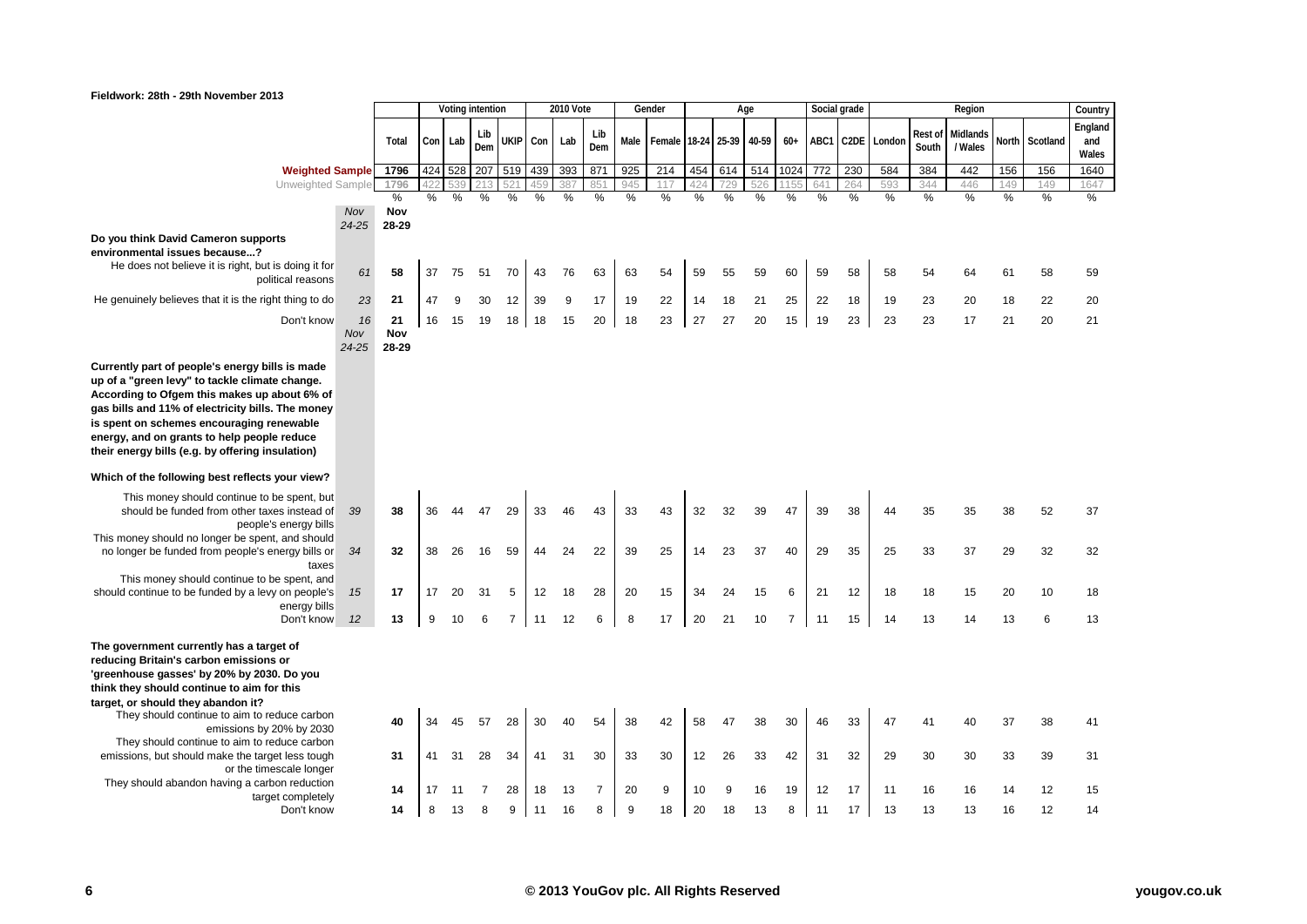# **Fieldwork: 28th - 29th November 2013**

|                                                                                                |         |                      |                      | Voting intention |        |                                  | 2010 Vote |                |                | Gender  |          |             | Age    |             |         | Social grade      |          |                 | Region              |         |                      | Country |
|------------------------------------------------------------------------------------------------|---------|----------------------|----------------------|------------------|--------|----------------------------------|-----------|----------------|----------------|---------|----------|-------------|--------|-------------|---------|-------------------|----------|-----------------|---------------------|---------|----------------------|---------|
|                                                                                                |         |                      |                      |                  |        |                                  |           |                |                |         |          |             |        |             |         |                   |          |                 |                     |         |                      | England |
|                                                                                                | Total   |                      | Con Lab              | Lib<br>Dem       | ukip   | Con                              | Lab       | Lib<br>Dem     | Male           | Female  | 18-24    | 25-39 40-59 |        | $60+$       | ABC1    | C <sub>2</sub> DE | London   | Rest o<br>South | Midlands<br>/ Wales | North   | Scotland             | and     |
|                                                                                                |         |                      |                      |                  |        |                                  |           |                |                |         |          |             |        |             |         |                   |          |                 |                     |         |                      | Wales   |
| <b>Weighted Sample</b>                                                                         | 1796    | 424                  | 528                  | 207              | 519    | 439                              | 393       | 871            | 925            | 214     | 454      | 614         | 514    | 1024        | 772     | 230               | 584      | 384             | 442                 | 156     | 156                  | 1640    |
| Unweighted Sample                                                                              | 1796    |                      |                      |                  |        |                                  | 387       | 85'            | 945            | 117     | 42       | 729         | 526    | 115         | 641     | 264               | 593      | 344             | 446                 | 149     | 149                  | 1647    |
|                                                                                                | %       | $\%$                 | $\%$                 | %                | %      | %                                | %         | $\%$           | %              | $\%$    | %        | %           | $\%$   | %           | %       | %                 | %        | %               | $\%$                | %       | $\%$                 | $\%$    |
| Next week George Osborne will make his                                                         |         |                      |                      |                  |        |                                  |           |                |                |         |          |             |        |             |         |                   |          |                 |                     |         |                      |         |
| annual autumn statement                                                                        |         |                      |                      |                  |        |                                  |           |                |                |         |          |             |        |             |         |                   |          |                 |                     |         |                      |         |
| People have suggested George Osborne                                                           |         |                      |                      |                  |        |                                  |           |                |                |         |          |             |        |             |         |                   |          |                 |                     |         |                      |         |
| should do different things in his Autumn                                                       |         |                      |                      |                  |        |                                  |           |                |                |         |          |             |        |             |         |                   |          |                 |                     |         |                      |         |
| statement, but any money he spends on tax                                                      |         |                      |                      |                  |        |                                  |           |                |                |         |          |             |        |             |         |                   |          |                 |                     |         |                      |         |
| cuts would have to be raised from spending                                                     |         |                      |                      |                  |        |                                  |           |                |                |         |          |             |        |             |         |                   |          |                 |                     |         |                      |         |
| cuts, other tax increases, or by borrowing more                                                |         |                      |                      |                  |        |                                  |           |                |                |         |          |             |        |             |         |                   |          |                 |                     |         |                      |         |
| money<br>Do you think he should or should not do the                                           |         |                      |                      |                  |        |                                  |           |                |                |         |          |             |        |             |         |                   |          |                 |                     |         |                      |         |
| following?                                                                                     |         |                      |                      |                  |        |                                  |           |                |                |         |          |             |        |             |         |                   |          |                 |                     |         |                      |         |
| Freeze the level of tax on petrol and diesel at                                                |         |                      |                      |                  |        |                                  |           |                |                |         |          |             |        |             |         |                   |          |                 |                     |         |                      |         |
| its current level?                                                                             |         |                      |                      |                  |        |                                  |           |                |                |         |          |             |        |             |         |                   |          |                 |                     |         |                      |         |
| Should                                                                                         | 81      | 85                   | 80                   | 79               | 93     | 89                               | 82        | 80             | 81             | 82      | 62       | 76          | 86     | 89          | 78      | 87                | 62       | 83              | 90                  | 82      | 82                   | 81      |
| Should not<br>Don't know                                                                       | 10<br>9 | 11<br>$\overline{4}$ | 14<br>$\overline{7}$ | 12<br>9          | 3<br>3 | $\overline{7}$<br>$\overline{4}$ | 12<br>6   | 12<br>8        | 13<br>6        | 8<br>11 | 20<br>17 | 11<br>13    | 9<br>5 | 6<br>5      | 13<br>9 | 5<br>8            | 24<br>14 | 8<br>8          | 5<br>5              | 9<br>10 | 11<br>$\overline{7}$ | 10<br>9 |
|                                                                                                |         |                      |                      |                  |        |                                  |           |                |                |         |          |             |        |             |         |                   |          |                 |                     |         |                      |         |
| Abolish the 45p top rate of tax on earnings over                                               |         |                      |                      |                  |        |                                  |           |                |                |         |          |             |        |             |         |                   |          |                 |                     |         |                      |         |
| £150,000, so the top rate of tax becomes 40p?                                                  |         |                      |                      |                  |        |                                  |           |                |                |         |          |             |        |             |         |                   |          |                 |                     |         |                      |         |
| Should                                                                                         | 18      | 25                   | 11                   | 19               | 21     | 26                               | 15        | 13             | 22             | 13      | 28       | 16          | 17     | 16          | 19      | 16                | 17       | 15              | 22                  | 19      | 12                   | 18      |
| Should not                                                                                     | 67      | 62                   | 77                   | 72               | 68     | 60                               | 73        | 78             | 66             | 68      | 49       | 60          | 71     | 75          | 68      | 64                | 67       | 67              | 61                  | 68      | 76                   | 66      |
| Don't know                                                                                     | 16      | 13                   | 11                   | 9                | 11     | 14                               | 11        | 9              | 12             | 19      | 23       | 24          | 12     | 10          | 13      | 20                | 16       | 18              | 16                  | 13      | 12                   | 16      |
| Increase the personal tax allowance (the<br>amount people can earn before paying income        |         |                      |                      |                  |        |                                  |           |                |                |         |          |             |        |             |         |                   |          |                 |                     |         |                      |         |
| tax) from £10,000 to £10,500?                                                                  |         |                      |                      |                  |        |                                  |           |                |                |         |          |             |        |             |         |                   |          |                 |                     |         |                      |         |
| Should                                                                                         | 81      | 83                   | 82                   | 78               | 89     | 83                               | 82        | 83             | 83             | 79      | 69       | 73          | 83     | 90          | 78      | 85                | 73       | 80              | 85                  | 81      | 82                   | 81      |
| Should not                                                                                     | 11      | 11                   | 11                   | 18               | 8      | 12                               | 10        | 11             | 11             | 11      | 19       | 14          | 11     | $\,$ 5 $\,$ | 14      | $\overline{7}$    | 16       | 12              | 9                   | 9       | 10                   | 11      |
| Don't know                                                                                     | 8       | 6                    | $\overline{7}$       | $\overline{4}$   | 4      | 5                                | 8         | 5              | $\overline{7}$ | 10      | 12       | 14          | 6      | 5           | 8       | 9                 | 10       | 8               | $\overline{7}$      | 10      | 8                    | 8       |
|                                                                                                |         |                      |                      |                  |        |                                  |           |                |                |         |          |             |        |             |         |                   |          |                 |                     |         |                      |         |
| Thinking about the economic problems Britain<br>faces, do you think Britain's national debt is |         |                      |                      |                  |        |                                  |           |                |                |         |          |             |        |             |         |                   |          |                 |                     |         |                      |         |
| being reduced too quickly, too slowly, or at                                                   |         |                      |                      |                  |        |                                  |           |                |                |         |          |             |        |             |         |                   |          |                 |                     |         |                      |         |
| about the right pace?                                                                          |         |                      |                      |                  |        |                                  |           |                |                |         |          |             |        |             |         |                   |          |                 |                     |         |                      |         |
| About the right pace                                                                           | 30      | 64                   | 17                   | 30               | 23     | 53                               | 18        | 24             | 31             | 29      | 20       | 26          | 28     | 40          | 35      | 25                | 29       | 37              | 28                  | 26      | 26                   | 31      |
| Too quickly                                                                                    | 18      | $\overline{4}$       | 37                   | 12               | 17     | $\overline{7}$                   | 35        | 20             | 22             | 15      | 8        | 20          | 21     | 17          | 17      | 19                | 18       | 11              | 19                  | 25      | 22                   | 18      |
| Too slowly                                                                                     | 27      | 23                   | 24                   | 38               | 38     | 26                               | 25        | 33             | 29             | 25      | 38       | 26          | 27     | 24          | 26      | 28                | 25       | 26              | 32                  | 26      | 27                   | 27      |
| Don't know                                                                                     | 24      | 10                   | 23                   | 19               | 22     | 14                               | 22        | 22             | 18             | 31      | 33       | 28          | 24     | 18          | 22      | 28                | 28       | 26              | 21                  | 23      | 26                   | 24      |
| Do you think that greed has a positive or                                                      |         |                      |                      |                  |        |                                  |           |                |                |         |          |             |        |             |         |                   |          |                 |                     |         |                      |         |
| negative impact on economic growth in Britain,                                                 |         |                      |                      |                  |        |                                  |           |                |                |         |          |             |        |             |         |                   |          |                 |                     |         |                      |         |
| or does it make no difference?                                                                 |         |                      |                      |                  |        |                                  |           |                |                |         |          |             |        |             |         |                   |          |                 |                     |         |                      |         |
| Greed has a negative impact on economic growth                                                 | 55      | 39                   | 64                   | 61               | 55     | 43                               | 56        | 70             | 54             | 55      | 49       | 58          | 57     | 52          | 56      | 53                | 55       | 52              | 53                  | 59      | 57                   | 55      |
| Greed has a positive impact on economic growth                                                 | 16      | 27                   | 12                   | 18               | 23     | 23                               | 15        | 11             | 21             | 11      | 25       | 15          | 12     | 19          | 16      | 16                | 15       | 17              | 15                  | 15      | 19                   | 16      |
| Greed has no impact on economic growth                                                         | 10      | 15                   | 9                    | 8                | 8      | 14                               | 10        | $\overline{7}$ | 11             | 9       | 9        | 6           | 11     | 14          | 11      | 9                 | 9        | 11              | 13                  | 8       | $\overline{7}$       | 10      |
| Don't know                                                                                     | 19      | 18                   | 15                   | 13               | 14     | 21                               | 19        | 12             | 13             | 24      | 16       | 22          | 20     | 15          | 17      | 22                | 20       | 20              | 18                  | 18      | 17                   | 19      |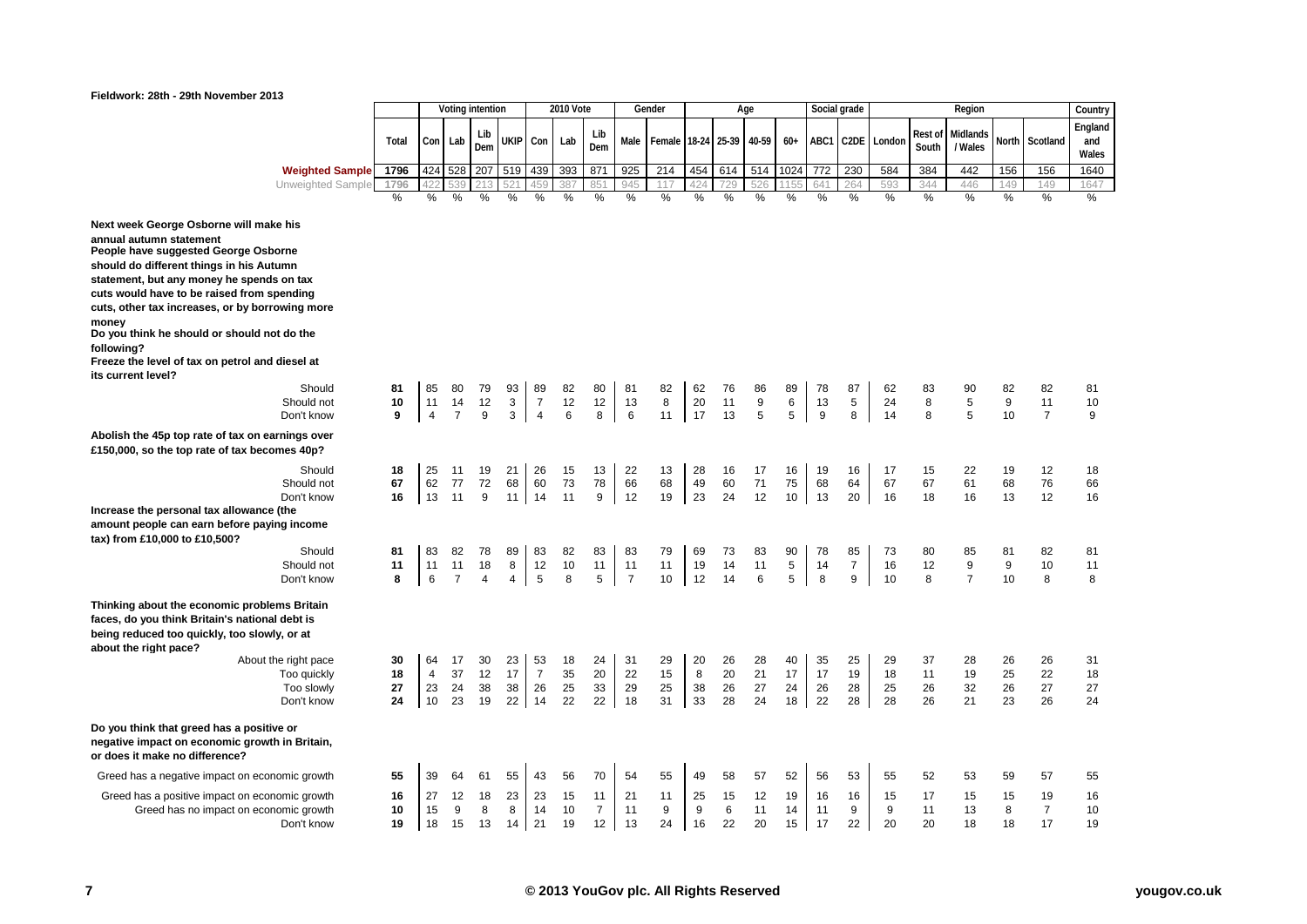

| Fieldwork: 28th - 29th November 2013                                                                                                                    |          |                |                  |            |                |            |           |                |                |                |                |                       |                   |                |                |              |                |          |                |                |                |              |
|---------------------------------------------------------------------------------------------------------------------------------------------------------|----------|----------------|------------------|------------|----------------|------------|-----------|----------------|----------------|----------------|----------------|-----------------------|-------------------|----------------|----------------|--------------|----------------|----------|----------------|----------------|----------------|--------------|
|                                                                                                                                                         |          |                | Voting intention |            |                |            | 2010 Vote |                |                | Gender         |                |                       | Age               |                |                | Social grade |                |          | Region         |                |                | Country      |
|                                                                                                                                                         |          |                |                  |            |                |            |           | Lib            |                |                |                |                       |                   |                |                |              |                | Rest of  | Midlands       |                |                | England      |
|                                                                                                                                                         | Total    |                | Con Lab          | Lib<br>Dem | <b>UKIP</b>    | Con        | Lab       | Dem            | Male           | Female         |                |                       | 18-24 25-39 40-59 | $60+$          | ABC1           |              | C2DE London    | South    | / Wales        |                | North Scotland | and<br>Wales |
| <b>Weighted Sample</b>                                                                                                                                  | 1796     |                | 424 528          | 207        | 519            | 439        | 393       | 871            | 925            | 214            | 454            | 614                   | 514               | 1024           | 772            | 230          | 584            | 384      | 442            | 156            | 156            | 1640         |
| Unweighted Sample                                                                                                                                       | 1796     |                |                  |            |                | 459        | 387       | 851            | 945            | 117            | 424            | 729                   | 526               |                | 641            | 264          | 593            | 344      | 446            | 149            | 149            | 1647         |
|                                                                                                                                                         | %        | %              | %                | %          | %              | %          | %         | $\frac{9}{6}$  | %              | $\frac{0}{6}$  | %              | %                     | $\frac{0}{6}$     | $\frac{0}{6}$  | %              | %            | $\frac{9}{6}$  | %        | %              | %              | %              | %            |
|                                                                                                                                                         |          |                |                  |            |                |            |           |                |                |                |                |                       |                   |                |                |              |                |          |                |                |                |              |
| Do you support or oppose Scotland becoming                                                                                                              |          |                |                  |            |                |            |           |                |                |                |                |                       |                   |                |                |              |                |          |                |                |                |              |
| a country independent from the rest of the<br><b>United Kingdom?</b>                                                                                    |          |                |                  |            |                |            |           |                |                |                |                |                       |                   |                |                |              |                |          |                |                |                |              |
| Oppose Scottish independence                                                                                                                            | 50       | 64             | 50               | 63         | 45             | 59         | 51        | 54             | 55             | 46             | 50             | 42                    | 48                | 60             | 53             | 46           | 49             | 50       | 48             | 51             | 57             | 50           |
| Support Scottish independence                                                                                                                           | 27       | 20             | 26               | 25         | 41             | 25         | 24        | 25             | 30             | 25             | 25             | 28                    | 32                | 23             | 27             | 28           | 26             | 29       | 28             | 24             | 31             | 27           |
| Don't know                                                                                                                                              | 22       | 16             | 24               | 12         |                | $15$ 17    | 24        | 20             | 15             | 29             | 25             | 30                    | 20                | 17             | 20             | 25           | 25             | 21       | 23             | 25             | 12             | 23           |
|                                                                                                                                                         |          |                |                  |            |                |            |           |                |                |                |                |                       |                   |                |                |              |                |          |                |                |                |              |
| How likely or unlikely do you think it is that<br>Scotland will vote to become independent in                                                           |          |                |                  |            |                |            |           |                |                |                |                |                       |                   |                |                |              |                |          |                |                |                |              |
| the referendum next year?                                                                                                                               |          |                |                  |            |                |            |           |                |                |                |                |                       |                   |                |                |              |                |          |                |                |                |              |
| Very likely                                                                                                                                             | 9        | $\overline{4}$ | 9                | 4          | 15             | 9          | 9         | $\overline{7}$ | 6              | 11             | 6              | 6                     | 12                | 8              | $\overline{7}$ | 10           | 6              | 8        | 9              | 9              | 12             | 8            |
| Fairly likely                                                                                                                                           | 22       | 17             | 23               | 18         | 20             | 19         | 22        | 20             | 18             | 25             | 19             | 31                    | 23                | 15             | 20             | 24           | 16             | 25       | 23             | 23             | 15             | 23           |
| <b>TOTAL LIKELY</b>                                                                                                                                     | 31       | 21             | 32 <sub>2</sub>  | 22         | 35             | 28         | 31        | 27             | 24             | 36             | 25             | 37                    | 35                | 23             | 27             | 34           | 22             | 33       | 32             | 32             | 27             | 31           |
| Fairly unlikely                                                                                                                                         | 41       | 48             | 42               | 59         | 38             | 45         | 43        | 47             | 46             | 36             | 43             | 33                    | 38                | 51             | 46             | 34           | 52             | 41       | 40             | 39             | 33             | 42           |
| Very unlikely                                                                                                                                           | 14       | 21             | 14               | 9          | 17             | 17         | 12        | 11             | 18             | 9              | 18             | 9                     | 15                | 14             | 13             | 15           | 10             | 11       | 14             | 14             | 26             | 12           |
| <b>TOTAL UNLIKELY</b><br>Don't know                                                                                                                     | 55<br>15 | 69<br>10       | 56<br>12         | 68<br>10   | 55<br>11       | 62<br>10   | 55<br>14  | 58<br>16       | 64<br>10       | 45<br>19       | 61<br>14       | 42<br>20              | 53<br>13          | 65<br>13       | 59<br>13       | 49<br>17     | 62<br>16       | 52<br>14 | 54<br>14       | 53<br>16       | 59<br>14       | 54<br>15     |
|                                                                                                                                                         |          |                |                  |            |                |            |           |                |                |                |                |                       |                   |                |                |              |                |          |                |                |                |              |
| Economically, do you think England and Wales<br>would be financially better off or worse off if<br>Scotland became independent?                         |          |                |                  |            |                |            |           |                |                |                |                |                       |                   |                |                |              |                |          |                |                |                |              |
| No different                                                                                                                                            | 30       | 19             | 33               | 38         | 30             | 24         | 37        | 34             | 25             | 35             | 28             | 25                    | 35                | 31             | 28             | 34           | 20             | 31       | 35             | 30             | 32             | 30           |
| Better off                                                                                                                                              | 28       | 45             | 22               | 20         | 40             | 42         | 24        | 18             | 37             | 19             | 32             | 23                    | 29                | 29             | 31             | 23           | 37             | 30       | 27             | 27             | 8              | 30           |
| Worse off                                                                                                                                               | 23       | 20             | 29               | 27         | 13             | 16         | 22        | 30             | 24             | 21             | 22             | 27                    | 20                | 21             | 24             | 20           | 22             | 19       | 21             | 22             | 42             | 21           |
| Don't know                                                                                                                                              | 19       | 15             | 17               | 15         | 17             | 18         | 17        | 17             | 14             | 25             | 18             | 25                    | 16                | 19             | 17             | 23           | 21             | 19       | 16             | 22             | 18             | 20           |
| Economically, do you think Scotland would be<br>financially better off or worse off if Scotland<br>became independent?                                  |          |                |                  |            |                |            |           |                |                |                |                |                       |                   |                |                |              |                |          |                |                |                |              |
| Worse off                                                                                                                                               | 62       | 81             | 61               | 63         | 67             | 74         | 60        | 65             | 69             | 55             | 60             | 51                    | 61                | 72             | 65             | 57           | 64             | 64       | 61             | 61             | 54             | 62           |
| Better off                                                                                                                                              | 13       | 6              | 15               | 14         | 13             | 9          | 13        | 14             | 12             | 14             | $\overline{7}$ | 16                    | 14                | 11             | 12             | 14           | 11             | 12       | 14             | 11             | 25             | 12           |
| No different                                                                                                                                            | 9        | $\overline{4}$ | 10               | 14         | $\overline{7}$ | $\sqrt{5}$ | 12        | 8              | $\overline{7}$ | 11             | 14             | 9                     | 12                | 5              | $\overline{7}$ | 12           | $\overline{7}$ | 10       | 10             | 9              | 9              | 9            |
| Don't know                                                                                                                                              | 16       | 9              | 14               | 9          | 13             | 13         | 15        | 13             | 12             | 20             | 19             | 24                    | 13                | 12             | 15             | 17           | 18             | 15       | 16             | 18             | 12             | 17           |
| Thinking about whether or not an independent<br>Scotland should remain a member of the<br>European Union, which of these comes closest<br>to your view? |          |                |                  |            |                |            |           |                |                |                |                |                       |                   |                |                |              |                |          |                |                |                |              |
| An independent Scotland should have to reapply<br>for European Union membership                                                                         | 58       | 75             | 53               | 64         | 69             | 72         | 55        | 58             | 66             | 50             | 63             | 47                    | 56                | 67             | 60             | 55           | 58             | 60       | 57             | 59             | 47             | 59           |
| An independent Scotland should be automatically                                                                                                         | 21       | 12             | 26               | 27         | 13             | 13         | 24        | 26             | 19             | 23             | 18             | 24                    | 23                | 17             | 23             | 18           | 25             | 20       | 20             | 16             | 35             | 19           |
| accepted into the European Union                                                                                                                        |          |                |                  |            |                |            |           |                |                |                |                |                       |                   |                |                |              |                |          |                |                |                |              |
| Neither                                                                                                                                                 | 6        | $\overline{2}$ | 5                | 4          | 8              | 4          | 6         | 4              | 5              | $\overline{7}$ | 4              | $\boldsymbol{\Delta}$ | $\overline{7}$    | $\overline{7}$ | 4              | 8            | $\overline{2}$ | 4        | $\overline{7}$ | $\overline{7}$ | 9              | 5            |

Don't know **16** 11 15 5 10 11 15 13 11 20 16 25 15 9 14 19 16 17 15 18 9 16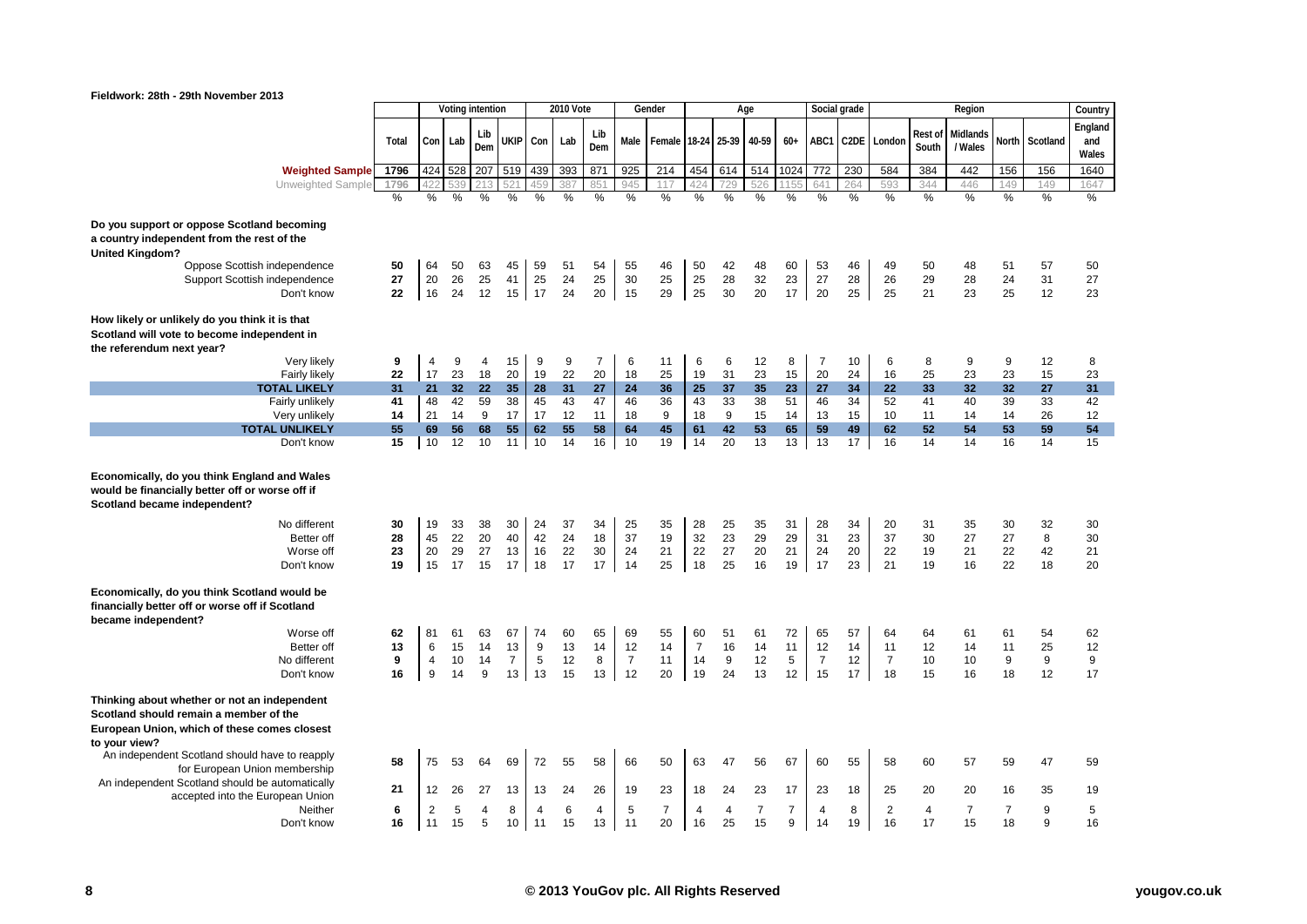

| Fieldwork: 28th - 29th November 2013                                                                                                                                                               |               |     |                  |               |          |                  |                  |                 |      |                    |     |        |       |       |     |              |        |                  |                     |      |                |                         |
|----------------------------------------------------------------------------------------------------------------------------------------------------------------------------------------------------|---------------|-----|------------------|---------------|----------|------------------|------------------|-----------------|------|--------------------|-----|--------|-------|-------|-----|--------------|--------|------------------|---------------------|------|----------------|-------------------------|
|                                                                                                                                                                                                    |               |     | Voting intention |               |          |                  | <b>2010 Vote</b> |                 |      | Gender             |     |        | Age   |       |     | Social grade |        |                  | Region              |      |                | Country                 |
|                                                                                                                                                                                                    | Total         |     | Con Lab          | Lib<br>Dem    | UKIP Con |                  | Lab              | Lib<br>Dem      | Male | Female 18-24 25-39 |     |        | 40-59 | $60+$ |     | ABC1 C2DE    | London | Rest of<br>South | Midlands<br>/ Wales |      | North Scotland | England<br>and<br>Wales |
| <b>Weighted Sample</b>                                                                                                                                                                             | 1796          | 424 | 528              | 207           | 519 439  |                  | 393              | 871             | 925  | 214                | 454 | 614    | 514   | 1024  | 772 | 230          | 584    | 384              | 442                 | 156  | 156            | 1640                    |
| Unweighted Sample                                                                                                                                                                                  | 1796          | 422 | 539              | 213           |          | 459              | 387              | 85 <sup>°</sup> | 945  | 117                | 424 | 729    | 526   |       |     | 264          | 593    | 344              | 446                 | 149  | 149            | 1647                    |
|                                                                                                                                                                                                    | $\frac{0}{0}$ | %   | %                | $\frac{0}{0}$ | %        | $\%$             | %                | %               | %    | $\%$               | %   | %      | $\%$  | %     | %   | $\%$         | %      | %                | $\frac{0}{0}$       | $\%$ | %              | $\%$                    |
| If Scotland votes to become an independent<br>country, it would then need to negotiate<br>independence arrangements with the rest of<br>the United Kingdom before becoming<br>independent in 2016. |               |     |                  |               |          |                  |                  |                 |      |                    |     |        |       |       |     |              |        |                  |                     |      |                |                         |
| If Scotland did become independent, would you<br>support or oppose the following?                                                                                                                  |               |     |                  |               |          |                  |                  |                 |      |                    |     |        |       |       |     |              |        |                  |                     |      |                |                         |
| The BBC continuing to provide programmes<br>like Eastenders and Doctor Who to the new<br><b>Scottish Broadcasting Corporation?</b>                                                                 |               |     |                  |               |          |                  |                  |                 |      |                    |     |        |       |       |     |              |        |                  |                     |      |                |                         |
| Support                                                                                                                                                                                            | 39            | 31  | 46               | 47            | 29       | 30               | 45               | 45              | 38   | 41                 | 38  | 42     | 40    | 36    | 41  | 37           | 36     | 35               | 40                  | 37   | 65             | 37                      |
| Oppose                                                                                                                                                                                             | 36            | 45  | 33               | 34            | 48       | 44               | 31               | 34              | 43   | 29                 | 45  | 32     | 35    | 36    | 39  | 32           | 43     | 36               | 36                  | 38   | 17             | 38                      |
| Don't know                                                                                                                                                                                         | 25            | 24  | 21               | 19            | 23       | 26               | 25               | 21              | 19   | 30                 | 17  | 26     | 25    | 28    | 20  | 31           | 21     | 30               | 24                  | 24   | 19             | 26                      |
| An independent Scotland continuing to use the                                                                                                                                                      |               |     |                  |               |          |                  |                  |                 |      |                    |     |        |       |       |     |              |        |                  |                     |      |                |                         |
| pound as their currency?<br>Support                                                                                                                                                                | 40            | 28  | 46               | 44            | 32       | 32               | 47               | 46              | 34   | 46                 | 35  | 42     | 42    | 38    | 39  | 42           | 37     | 38               | 42                  | 35   | 65             | 38                      |
| Oppose                                                                                                                                                                                             | 42            | 55  | 40               | 41            | 57       | 51               | 38               | 38              | 53   | 31                 | 46  | $35\,$ | 40    | 48    | 45  | 38           | 45     | 43               | 39                  | 47   | 23             | 43                      |
| Don't know                                                                                                                                                                                         | 18            | 17  | 15               | 15            |          | $11$ 17          | 15               | 16              | 13   | 23                 | 19  | 23     | 18    | 14    | 16  | 21           | 18     | 19               | 19                  | 18   | 12             | 19                      |
| The Queen continuing as Scotland's head of                                                                                                                                                         |               |     |                  |               |          |                  |                  |                 |      |                    |     |        |       |       |     |              |        |                  |                     |      |                |                         |
| State?                                                                                                                                                                                             |               |     |                  |               |          |                  |                  |                 |      |                    |     |        |       |       |     |              |        |                  |                     |      |                |                         |
| Support                                                                                                                                                                                            | 49            | 57  | 46               | 56            | 42       | 52               | 48               | 48              | 47   | 50                 | 47  | 43     | 49    | 54    | 49  | 48           | 46     | 47               | 53                  | 46   | 55             | 48                      |
| Oppose                                                                                                                                                                                             | 31            | 30  | 34               | 28            | 39       | 31               | 34               | 31              | 37   | 26                 | 32  | 31     | 32    | 29    | 33  | 29           | 36     | 29               | 30                  | 31   | 33             | 31                      |
| Don't know                                                                                                                                                                                         | 20            | 13  | 20               | 16            | 19       | 17               | 18               | 21              | 16   | 24                 | 21  | 26     | 19    | 16    | 18  | 23           | 19     | 24               | 17                  | 23   | 12             | 21                      |
| Scottish MPs being banned from voting in the<br>House of Commons after the referendum?                                                                                                             |               |     |                  |               |          |                  |                  |                 |      |                    |     |        |       |       |     |              |        |                  |                     |      |                |                         |
| Support                                                                                                                                                                                            | 67            | 82  | 59               | 65            | 80       | 79               | 61               | 67              | 75   | 59                 | 61  | 56     | 69    | 76    | 69  | 63           | 68     | 67               | 67                  | 67   | 61             | 67                      |
| Oppose                                                                                                                                                                                             | 14            | 10  | 17               | 19            | 10       | $\boldsymbol{9}$ | 19               | 15              | 13   | 16                 | 16  | 16     | 14    | 12    | 15  | 13           | 14     | 15               | 13                  | 13   | 17             | 14                      |
| Don't know                                                                                                                                                                                         | 19            | 8   | 24               | 15            |          | $9$ 12           | 21               | 18              | 12   | 26                 | 23  | 28     | 17    | 12    | 16  | 24           | 18     | 17               | 20                  | 19   | 23             | 19                      |
| Scottish Lords being banned from voting in the<br>House of Lords after the referendum?                                                                                                             |               |     |                  |               |          |                  |                  |                 |      |                    |     |        |       |       |     |              |        |                  |                     |      |                |                         |
| Support                                                                                                                                                                                            | 68            | 82  | 61               | 62            | 84       | 80               | 63               | 68              | 76   | 60                 | 63  | 57     | 70    | 77    | 71  | 64           | 68     | 71               | 67                  | 69   | 56             | 69                      |
| Oppose                                                                                                                                                                                             | 12            | 9   | 16               | 22            | 6        | $\overline{7}$   | 17               | 13              | 11   | 13                 | 12  | 15     | 11    | 10    | 13  | 11           | 13     | 11               | 11                  | 12   | 17             | 12                      |
| Don't know                                                                                                                                                                                         | 20            | 9   | 23               | 16            | 10       | 12               | 20               | 19              | 13   | 27                 | 24  | 27     | 19    | 13    | 16  | 25           | 19     | 18               | 22                  | 19   | 27             | 19                      |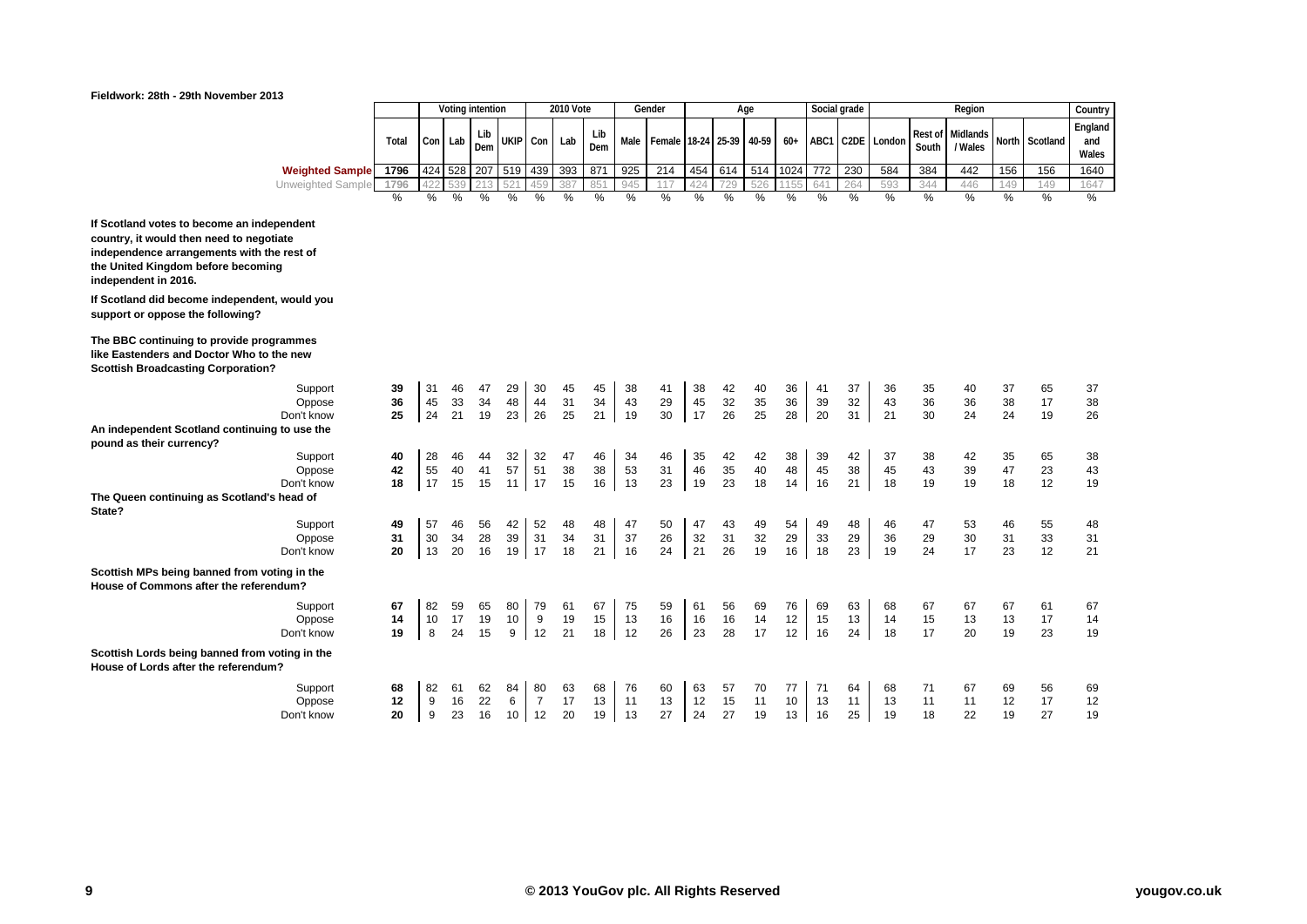

#### **Fieldwork: 28th - 29th November 2013**

|                                                                                                                                         |         |    |         | Voting intention |             |         | <b>2010 Vote</b> |            |        | Gender                        |      |         | Age     |         | Social grade |                      |                      |         | Region                      |         |                | Country                 |
|-----------------------------------------------------------------------------------------------------------------------------------------|---------|----|---------|------------------|-------------|---------|------------------|------------|--------|-------------------------------|------|---------|---------|---------|--------------|----------------------|----------------------|---------|-----------------------------|---------|----------------|-------------------------|
|                                                                                                                                         | Total   |    | Con Lab | Lib<br>Dem       | UKIP Con    |         | Lab              | Lib<br>Dem |        | Male Female 18-24 25-39 40-59 |      |         |         |         |              |                      | 60+ ABC1 C2DE London | South   | Rest of Midlands<br>/ Wales |         | North Scotland | England<br>and<br>Wales |
| <b>Weighted Sample</b>                                                                                                                  | 1796    |    | 424 528 |                  | 207 519 439 |         | 393              | 871        | 925    | 214                           | 454  | 614     | 514     | 1024    | 772          | 230                  | 584                  | 384     | 442                         | 156     | 156            | 1640                    |
| Unweighted Sample                                                                                                                       | 1796    |    |         |                  | 52          | 459     | 387              | 85         | 945    | 117                           | 424  | 29      | 526     |         | 641          | 264                  | 593                  | 344     | 446                         | 149     | 149            | 1647                    |
|                                                                                                                                         | %       | %  | $\%$    | $\%$             | %           | %       | %                | $\%$       | $\%$   | $\%$                          | $\%$ | %       | $\%$    | %       | %            | $\frac{0}{0}$        | %                    | $\%$    | %                           | $\%$    | $\frac{9}{6}$  | $\frac{9}{6}$           |
| out future of the UK armed forces if<br>came independent, do you think                                                                  |         |    |         |                  |             |         |                  |            |        |                               |      |         |         |         |              |                      |                      |         |                             |         |                |                         |
| troops should remain in Scotland for a<br>beriod while Scotland builds up its own<br>armed forces and new                               | 31      |    |         |                  | 26          | 33      | 29               | 37         | 28     | 34                            | 28   | 32      | 32      | 32      | 32           | 31                   | 34                   | 33      | 34                          | 26      | 27             | 32                      |
| he UK should immediately withdraw all<br>s from Scotland as soon as it became<br>independent<br>t of the UK should negotiate a deal for | 28      | 36 | 28      | 19               | 41          | 32      | 27               | 24         | 36     | 20                            | 37   | 23      | 28      | 29      | 28           | 27                   | 29                   | 28      | 24                          | 33      | 19             | 29                      |
| UK troops to continue to use Scottish<br>facilities for the longer term                                                                 | 25      | 21 | 25      | 32               | 25          | 22      | 26               | 27         | 26     | 24                            | 15   | 21      | 26      | 30      | 25           | 24                   | 19                   | 23      | 26                          | 24      | 39             | 23                      |
| Don't know                                                                                                                              | 16      | 10 | 16      |                  | 9           | 13      | 18               | 12         | 10     | 22                            | 20   | 23      | 15      | 10      | 15           | 18                   | 17                   | 16      | 16                          | 17      | 14             | 16                      |
| of whether or not Scotland votes to<br>rt of the UK, which, if any, of the<br>ould you prefer?                                          |         |    |         |                  |             |         |                  |            |        |                               |      |         |         |         |              |                      |                      |         |                             |         |                |                         |
| and to be governed with laws made by<br>English MPs in the UK Parliament                                                                | 31      | 44 | 26      | 31               | 34          | 38      | 28               | 29         | 34     | 29                            | 24   | 28      | 33      | 35      | 32           | 30                   | 30                   | 37      | 28                          | 33      | 17             | 33                      |
| d to be governed as it is now with laws<br>made by all MPs in the UK Parliament                                                         | 28      | 28 | 38      | 36               | 22          | 24      | 33               | 37         | 30     | 26                            | 38   | 29      | 24      | 28      | 32           | 23                   | 31                   | 26      | 27                          | 32      | 26             | 28                      |
| ngland as a whole to have its own new<br>parliament with law-making powers                                                              | 19      | 17 | 16      | 15               | 33          | 23      | 15               | 16         | 22     | 17                            | 10   | 16      | 22      | 24      | 17           | 22                   | 17                   | 18      | 22                          | 18      | 24             | 19                      |
| None of these<br>Don't Know                                                                                                             | 4<br>17 | 9  | 15      | 10               | 3<br>9      | 3<br>11 | 5<br>18          | 5<br>14    | 5<br>9 | 3<br>25                       | 21   | 4<br>24 | 5<br>16 | 3<br>10 | 4<br>14      | $\overline{4}$<br>20 | 4<br>18              | 3<br>16 | 6<br>18                     | 3<br>15 | 10<br>23       | 4<br>16                 |
|                                                                                                                                         |         |    |         |                  |             |         |                  |            |        |                               |      |         |         |         |              |                      |                      |         |                             |         |                |                         |

# Thinking about future of the UK **Scotland became independent, d**

- Some UK troops should remain transitional period while Scotland armed
- The rest of the UK should immedia armed forces from Scotland as so

The rest of the UK should ned some UK troops to continue facilities for

### **Regardless of whether or not Scotland 8** remain a part of the UK, which, if **following would you prefer?**

For England to be governed with English MPs in the For England to be governed as it<br>made by all MPs in the For England as a whole to h<br>parliament with law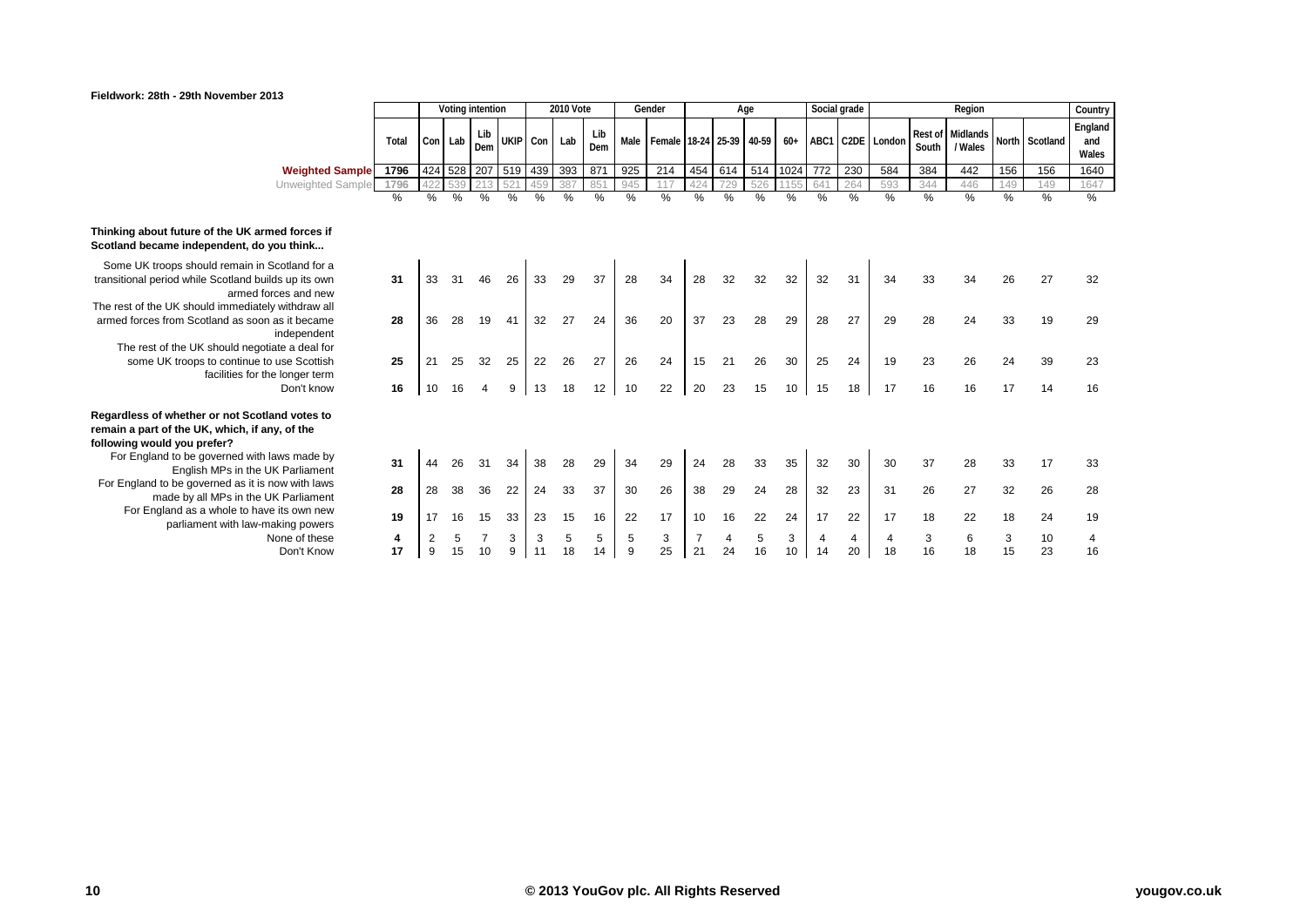

| Fieldwork: 28th - 29th November 2013                                                                                                                                                                                                                                             |                  |                   |                |                  |                |                     |                |                    |                |                |                               |                 |                |                       |                |                |                |                  |                |                             |                |                |                         |
|----------------------------------------------------------------------------------------------------------------------------------------------------------------------------------------------------------------------------------------------------------------------------------|------------------|-------------------|----------------|------------------|----------------|---------------------|----------------|--------------------|----------------|----------------|-------------------------------|-----------------|----------------|-----------------------|----------------|----------------|----------------|------------------|----------------|-----------------------------|----------------|----------------|-------------------------|
|                                                                                                                                                                                                                                                                                  |                  |                   |                | Voting intention |                |                     |                | <b>2010 Vote</b>   |                |                | Gender                        |                 |                | Age                   |                |                | Social grade   |                  |                | Region                      |                |                | Country                 |
|                                                                                                                                                                                                                                                                                  |                  | Total             | Con Lab        |                  | Lib<br>Dem     | UKIP Con            |                | Lab                | Lib<br>Dem     |                | Male Female 18-24 25-39 40-59 |                 |                |                       | $60+$          |                |                | ABC1 C2DE London | South          | Rest of Midlands<br>/ Wales |                | North Scotland | England<br>and<br>Wales |
| <b>Weighted Sample</b>                                                                                                                                                                                                                                                           |                  | 1796              |                |                  |                | 424 528 207 519 439 |                | 393                | 871            | 925            | 214                           | 454             | 614            | 514 1024              |                | 772            | 230            | 584              | 384            | 442                         | 156            | 156            | 1640                    |
| Unweighted Sample                                                                                                                                                                                                                                                                |                  | 1796              | 422            |                  |                | 521                 | 459            | 387                | 85'            | 945            | 117                           | 42 <sub>4</sub> |                | 526                   |                | 64             | 264            | 593              | 344            | 446                         | 149            | 149            | 1647                    |
|                                                                                                                                                                                                                                                                                  | Oct<br>$17 - 18$ | %<br>Nov<br>28-29 | $\%$           | $\%$             | %              | %                   | %              | %                  | %              | %              | %                             | %               | %              | %                     | %              | %              | %              | %                | %              | %                           | %              | %              | %                       |
| Last year Chief Whip Andrew Mitchell resigned<br>from the cabinet after swearing at a police<br>officer after they refused to open the main<br>gates of Downing Street for him to cycle<br>through                                                                               |                  |                   |                |                  |                |                     |                |                    |                |                |                               |                 |                |                       |                |                |                |                  |                |                             |                |                |                         |
| According to the police officer Mitchell had<br>called them a "pleb". Mr Mitchell has admitted<br>swearing at the police officer, but has<br>repeatedly denied using the word pleb                                                                                               |                  |                   |                |                  |                |                     |                |                    |                |                |                               |                 |                |                       |                |                |                |                  |                |                             |                |                |                         |
| From what you have seen or heard about the<br>incident, who do you believe is telling the<br>truth?<br><b>Andrew Mitchell</b><br>The police officer<br>Don't know                                                                                                                | 37<br>27<br>36   | 40<br>23<br>37    | 62<br>15<br>22 | 29<br>32<br>40   | 52<br>14<br>33 | 45<br>26<br>29      | 54<br>18<br>28 | 33<br>$30\,$<br>37 | 41<br>21<br>37 | 49<br>22<br>28 | 32<br>24<br>45                | 46<br>22<br>31  | 34<br>23<br>43 | $\frac{38}{24}$<br>38 | 47<br>21<br>32 | 44<br>21<br>35 | 35<br>26<br>39 | 46<br>17<br>37   | 39<br>25<br>36 | 38<br>26<br>36              | 43<br>18<br>39 | 35<br>28<br>37 | 41<br>23<br>37          |
| Taking into account everything you have seen<br>or heard about the incident, do you think<br>Andrew Mitchell did or did not call the police<br>officer a "pleb"?<br>Probably did not call the police officer a pleb<br>Probably did call the police officer a pleb<br>Don't know | 38<br>40<br>22   | 39<br>38<br>23    | 60<br>26<br>14 | 28<br>48<br>24   | 27<br>58<br>14 | 41<br>41<br>18 17   | 52<br>31       | 31<br>47<br>22     | 42<br>33<br>25 | 45<br>36<br>19 | 33<br>39<br>28                | 46<br>30<br>24  | 33<br>37<br>29 | 38<br>41<br>20        | 42<br>36<br>22 | 43<br>33<br>24 | 34<br>43<br>23 | 43<br>32<br>25   | 39<br>40<br>21 | 36<br>42<br>22              | 41<br>33<br>26 | 36<br>40<br>24 | 39<br>37<br>23          |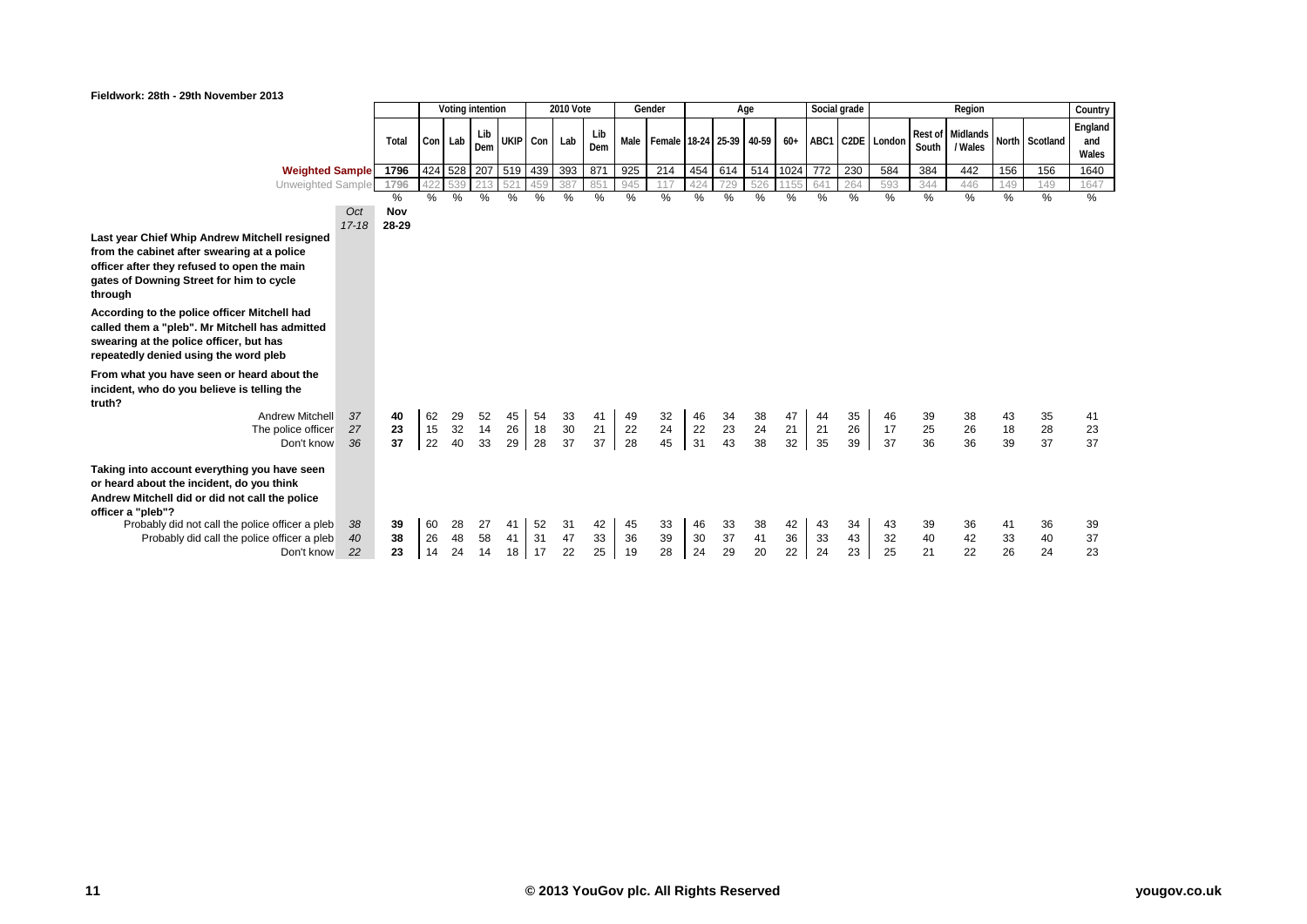

| Fieldwork: 28th - 29th November 2013 |  |  |  |  |  |
|--------------------------------------|--|--|--|--|--|
|--------------------------------------|--|--|--|--|--|

|                                                                                                                                                                                                         |                |                         | Voting intention |                |                |                | <b>2010 Vote</b> |                |                | Gender                   |     |                | Age            |                | Social grade   |                |                |                | Region         |                |                | Country        |
|---------------------------------------------------------------------------------------------------------------------------------------------------------------------------------------------------------|----------------|-------------------------|------------------|----------------|----------------|----------------|------------------|----------------|----------------|--------------------------|-----|----------------|----------------|----------------|----------------|----------------|----------------|----------------|----------------|----------------|----------------|----------------|
|                                                                                                                                                                                                         |                |                         |                  |                |                |                |                  |                |                |                          |     |                |                |                |                |                |                |                |                |                |                | England        |
|                                                                                                                                                                                                         | Total          | Con Lab                 |                  | Lib            |                | UKIP Con       | Lab              | Lib            | Male           | Female 18-24 25-39 40-59 |     |                |                | $60+$          | ABC1           |                | C2DE London    | <b>Rest of</b> | Midlands       |                | North Scotland | and            |
|                                                                                                                                                                                                         |                |                         |                  | Dem            |                |                |                  | Dem            |                |                          |     |                |                |                |                |                |                | South          | / Wales        |                |                | Wales          |
| <b>Weighted Sample</b>                                                                                                                                                                                  | 1796           | 424 528                 |                  |                |                | 207 519 439    | 393              | 871            | 925            | 214                      | 454 | 614            | 514            | 1024           | 772            | 230            | 584            | 384            | 442            | 156            | 156            | 1640           |
| Unweighted Sample                                                                                                                                                                                       | 1796           |                         |                  |                |                |                |                  | 85'            | 945            | 117                      | 424 | 729            | 526            |                | 641            | 264            | 593            | 344            | 446            | 149            | 149            | 1647           |
|                                                                                                                                                                                                         | %              | %                       | %                | %              | $\%$           | %              | %                | %              | %              | %                        | %   | %              | $\%$           | %              | %              | $\frac{0}{0}$  | $\%$           | $\%$           | $\%$           | %              | %              | %              |
| This week David Cameron announced the<br>following new rules aimed at people coming to<br>live in the UK from other European Union<br>countries<br>In each case do you support or oppose the<br>policy? |                |                         |                  |                |                |                |                  |                |                |                          |     |                |                |                |                |                |                |                |                |                |                |                |
| Stopping migrants from the European Union<br>from claiming out-of-work benefits unless they                                                                                                             |                |                         |                  |                |                |                |                  |                |                |                          |     |                |                |                |                |                |                |                |                |                |                |                |
| have lived in Britain for at least three months                                                                                                                                                         |                |                         |                  |                |                |                |                  |                |                |                          |     |                |                |                |                |                |                |                |                |                |                |                |
| <b>Strongly Support</b>                                                                                                                                                                                 | 70             | 85                      | 59               | 52             | 93             | 87             | 63               | 63             | 70             | 69                       | 50  | 60             | 74             | 80             | 69             | 71             | 61             | 72             | 73             | 70             | 61             | 70             |
| Tend to support                                                                                                                                                                                         | 19             | 11                      | 25               | 33             | 5              | 9              | 23               | 24             | 19             | 18                       | 25  | 23             | 16             | 15             | 19             | 17             | 24             | 16             | 14             | 20             | 27             | 18             |
| <b>TOTAL SUPPORT</b>                                                                                                                                                                                    | 89             | 96                      | 84               | 85             | 98             | 96             | 86               | 87             | 89             | 87                       | 75  | 83             | 90             | 95             | 88             | 88             | 85             | 88             | 87             | 90             | 88             | 88             |
| Tend to oppose                                                                                                                                                                                          | 4              | 3                       | $\overline{7}$   | 8              | $\mathbf 0$    | $\overline{2}$ | 4                | $\overline{7}$ | 5              | 4                        | 10  | $\overline{4}$ | 4              | 3              | 5              | 4              | $\overline{4}$ | $\overline{4}$ | 6              | 3              | 4              | $\overline{4}$ |
| Strongly oppose                                                                                                                                                                                         | 2              | $\mathbf 0$             | 3                | 5              | 0              | $\mathbf 0$    | 4                | $\overline{2}$ | 3              | $\mathbf{1}$             | 4   | $\overline{2}$ | 3              | $\mathbf{1}$   | $\overline{2}$ | $\overline{2}$ | $\overline{2}$ | $\overline{1}$ | 3              | $\overline{2}$ | 3              | 2              |
| <b>TOTAL OPPOSE</b>                                                                                                                                                                                     | 6              | $\mathbf{3}$            | 10               | 13             | $\bf{0}$       | $\mathbf{2}$   | 8                | 9              | $\bf{8}$       | 5                        | 14  | $6\phantom{1}$ | $\overline{7}$ | 4              | $\overline{7}$ | 6              | $6\phantom{1}$ | 5              | 9              | 5              | $\overline{7}$ | 6              |
| Don't know                                                                                                                                                                                              | 5              | 1                       | 5                | 3              | $\mathbf{1}$   | 2              | 6                | 4              | $\overline{4}$ | $\overline{7}$           | 10  | 11             | 3              | $\mathbf{1}$   | 5              | 6              | 9              | 6              | 3              | 5              | 6              | 5              |
| Stopping jobseekers allowance payments to<br>EU migrants after six months unless they have<br>a genuine chance of a job                                                                                 |                |                         |                  |                |                |                |                  |                |                |                          |     |                |                |                |                |                |                |                |                |                |                |                |
| <b>Strongly Support</b>                                                                                                                                                                                 | 67             | 83                      | 56               | 49             | 94             | 86             | 62               | 57             | 68             | 66                       | 46  | 54             | 73             | 79             | 65             | 69             | 52             | 68             | 74             | 69             | 60             | 67             |
| Tend to support                                                                                                                                                                                         | 16             | $10\,$                  | 23               | 22             | $\overline{4}$ | 9              | 20               | 21             | 15             | 17                       | 18  | 20             | 15             | 14             | 17             | 15             | 24             | 16             | 11             | 15             | 24             | 16             |
| <b>TOTAL SUPPORT</b>                                                                                                                                                                                    | 83             | 93                      | 79               | 71             | 98             | 95             | 82               | 78             | 83             | 83                       | 64  | 74             | 88             | 93             | 82             | 84             | 76             | 84             | 85             | 84             | 84             | 83             |
| Tend to oppose                                                                                                                                                                                          | $\overline{7}$ | 4                       | 11               | 19             | $\mathbf 0$    | $\mathbf{1}$   | $\overline{7}$   | 15             | 9              | 6                        | 17  | 9              | 6              | $\overline{4}$ | 8              | 7              | 10             | 7              | $\overline{7}$ | 8              | 6              | 8              |
| Strongly oppose                                                                                                                                                                                         | 3              | $\mathbf 0$             | $\overline{4}$   | 5              | $\mathbf{1}$   | $\mathbf{1}$   | 5                | 3              | 3              | $\overline{2}$           | 4   | 3              | 3              | $\mathbf{1}$   | 3              | $\overline{2}$ | 4              | $\overline{2}$ | 3              | 3              | 3              | 3              |
| <b>TOTAL OPPOSE</b>                                                                                                                                                                                     | 10             | $\overline{\mathbf{4}}$ | 15               | 24             | 1              | $\mathbf{2}$   | 12               | 18             | 12             | 8                        | 21  | 12             | 9              | 5              | 11             | 9              | 14             | 9              | 10             | 11             | 9              | 11             |
| Don't know                                                                                                                                                                                              | 7              | $\overline{2}$          | 5                | 5              | $\mathbf{1}$   | 3              | 6                | 6              | 5              | 9                        | 14  | 14             | 3              | $\overline{2}$ | $\overline{7}$ | $\overline{7}$ | 10             | 8              | $\overline{4}$ | 6              | 6              | $\overline{7}$ |
| Sending EU migrants found begging or<br>sleeping rough back to their own country, and<br>banning them from returning for 12 months                                                                      |                |                         |                  |                |                |                |                  |                |                |                          |     |                |                |                |                |                |                |                |                |                |                |                |
| <b>Strongly Support</b>                                                                                                                                                                                 | 66             | 78                      | 58               | 44             | 95             | 83             | 66               | 51             | 68             | 63                       | 36  | 55             | 73             | 80             | 62             | 70             | 50             | 68             | 72             | 66             | 65             | 66             |
| Tend to support                                                                                                                                                                                         | 14             | 13                      | 19               | 22             | 3              | 9              | 16               | 18             | 14             | 14                       | 20  | 17             | 11             | 13             | 15             | 13             | 19             | 14             | 9              | 16             | 15             | 14             |
| <b>TOTAL SUPPORT</b>                                                                                                                                                                                    | 80             | 91                      | 77               | 66             | 98             | 92             | 82               | 69             | 82             | 77                       | 56  | 72             | 84             | 93             | 77             | 83             | 69             | 82             | 81             | 82             | 80             | 80             |
| Tend to oppose                                                                                                                                                                                          | 8              | 5                       | $\overline{7}$   | 20             | $\overline{1}$ | 3              | 5                | 16             | $\overline{7}$ | 8                        | 15  | 10             | $\overline{7}$ | 3              | 9              | 6              | 10             | 9              | $\overline{7}$ | 6              | 6              | 8              |
| Strongly oppose                                                                                                                                                                                         | 4              | $\mathbf 0$             | 8                | $\overline{7}$ | $\mathbf{1}$   | $\mathbf{1}$   | 6                | 6              | 5              | $\overline{4}$           | 11  | 5              | $\overline{4}$ | $\mathbf{1}$   | 5              | 3              | 6              | 3              | 5              | 5              | 6              | 4              |
| <b>TOTAL OPPOSE</b>                                                                                                                                                                                     | 12             | 5                       | 15               | 27             | $\mathbf{2}$   | $\overline{4}$ | 11               | 22             | 12             | 12                       | 26  | 15             | 11             | 4              | 14             | 9              | 16             | 12             | 12             | 11             | 12             | 12             |
| Don't know                                                                                                                                                                                              | 8              | 3                       | 8                | 8              | $\mathbf{1}$   | 4              | $\overline{7}$   | 9              | 6              | 11                       | 18  | 14             | 5              | 3              | 9              | 8              | 15             | $\overline{7}$ | $\overline{7}$ | $\overline{7}$ | 8              | 8              |